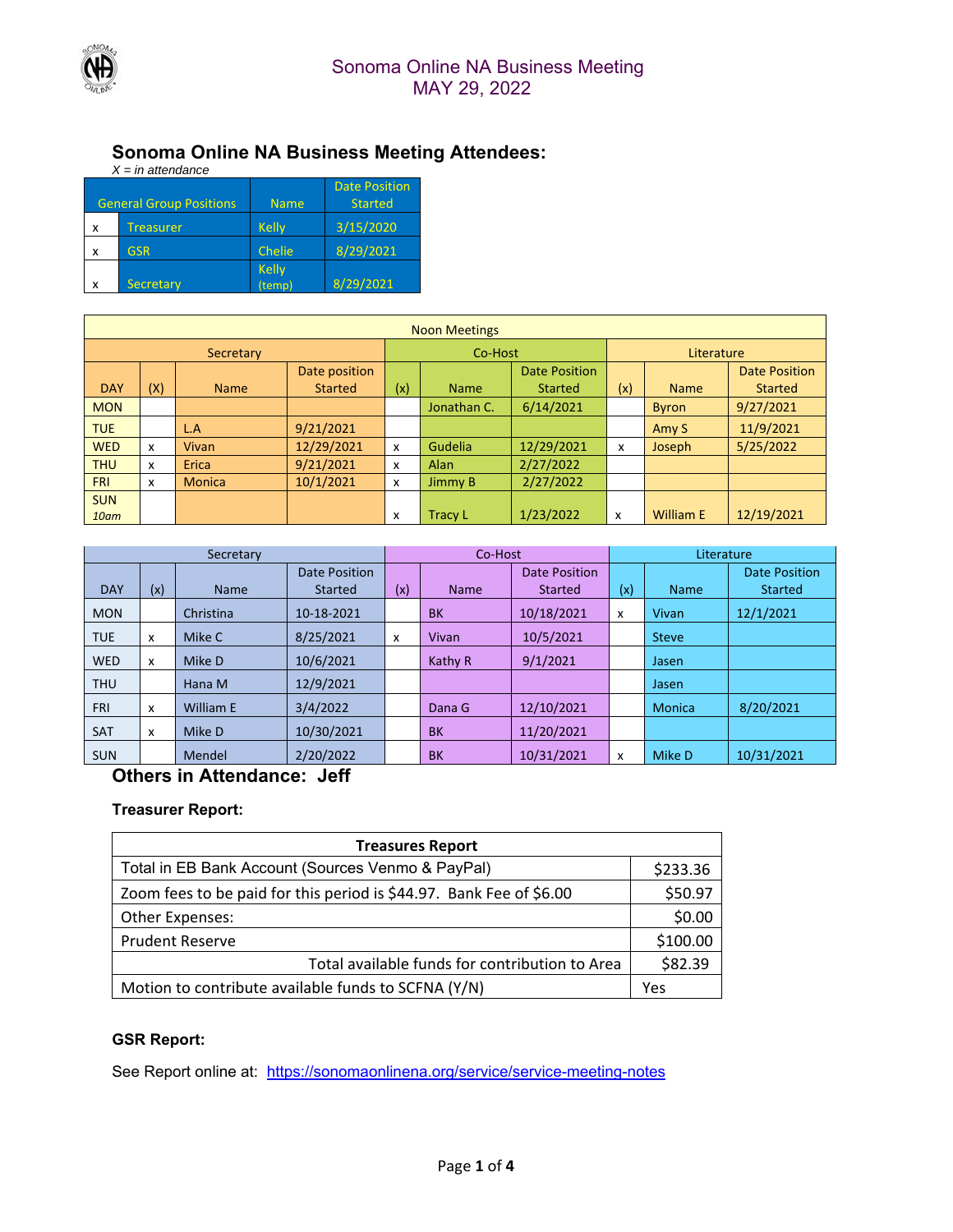

#### **Group Discussion**:

#### **Old Business:**

- **Contact List** 
	- o Reminder, if you are a trusted servant and your info is not listed on the Contact List, please email it to sonomaonlinena@gmail.com

#### **New Business:**

**7th Tradition Donation to Area:** 

The Area table shows that we donated \$200 but we donated, \$274.07. Not sure why there is a discrepancy here in the ASC records. Have emailed the ASC Treasurer with this information to correct the records.



- **Have members that have been cross-talking & discouraging other members.** 
	- What can a secretary do if this happens?
		- Can interrupt and redirect the meeting back to the format
		- There is a pamphlet about disruptive and violent behavior.
			- $\bullet$  If a meeting is going astray  $-$  you can call for a moment of silence and ask that we do the serenity prayer.

## **Group Inventory:**

Tabled until next month. Create as a google Form so that people can fill it out and we can revisit next month. Do a ranking of 1-5 and a fill-in the blank text field.

• Does your group make newcomers feel welcome? How or How Not?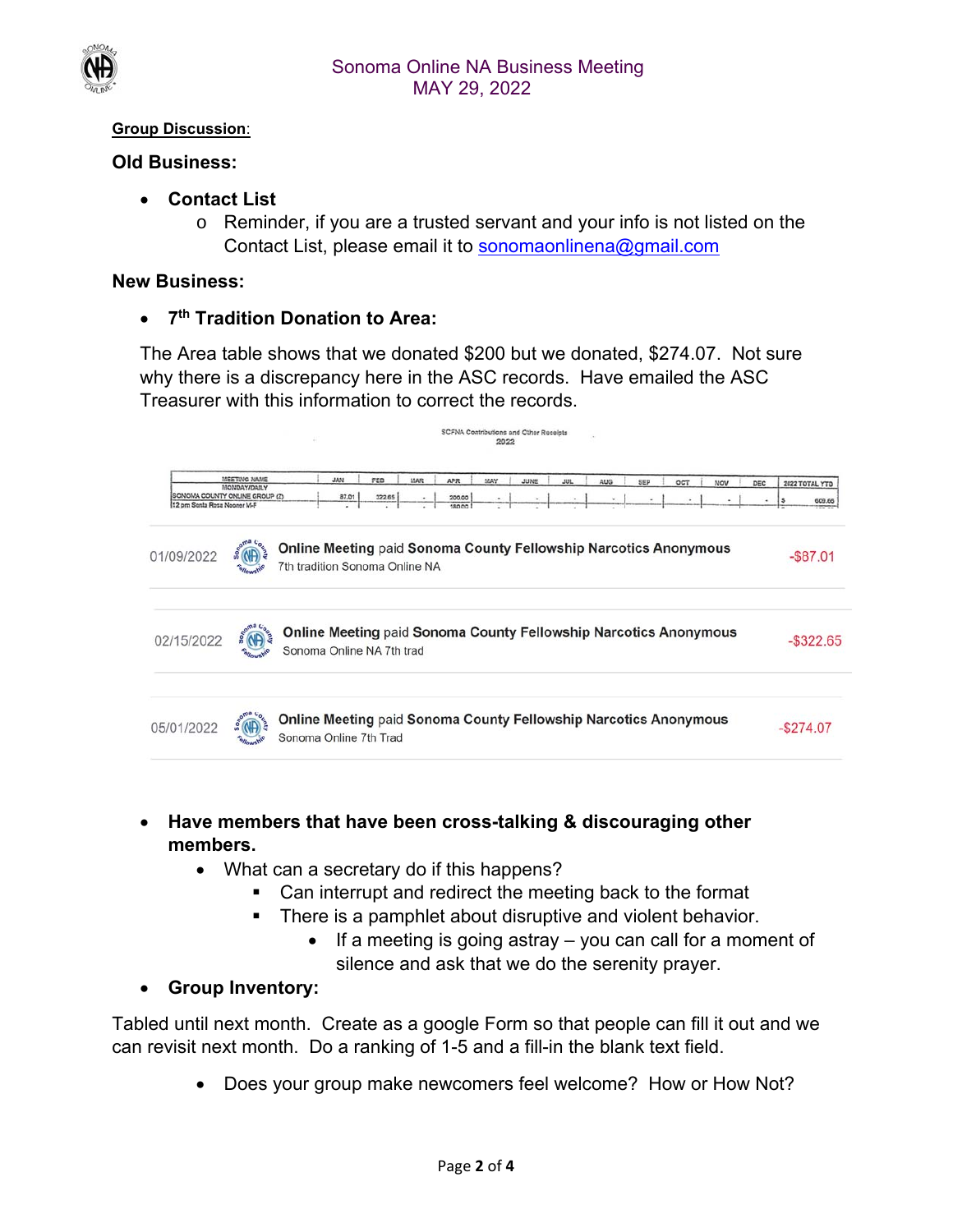

- Does your group keep in mind that the newcomer is the most important person at any meeting? In not, why not?
- Are all of your service commitments in your group filled by different people or are a couple of people doing it all?
- Do your trusted servants do each other's jobs?
- Do service members turn over their positions at regular intervals?
- When service positions are turned over are new servants properly trained by their predecessors?
- When service positions involve attending another meeting (i.e. Area Service Committee) is it presented in a spiritual light or ridiculed and made fun of?
- When the  $7<sup>th</sup>$  tradition is collected is it properly explained to the group where the money goes and what it gets used for?
- Is the money passed onto area after group expenses?
- Is your meeting conducted in an atmosphere of unity?
- Do members cross-talk? Do they respect whoever is sharing the time?
- Is the message being listened to rather than the messenger?
- Is the clear NA message being taught by example, or by enforcement?
- Does your group support the Area that supports you? If not, what can be done differently?
- Do members of the group support the Areas subcommittees and Area's functions?
- Does your group try to maintain an "attitude of gratitude"?
- How do you feel this meeting/group is doing as a whole?

# **Should we do Birthday Key Tags as part of the meeting? (YES)**

- More encouraging for people to speak-up
- Can keep it short
- Might help newcomers
	- **https://sonomaonlinena.org/secretary/keytags**
- Should we do at beginning or end? If at end then we would change the format?
	- Beginning of meeting (YES)
		- If people are acknowledged at beginning they are more likely to stick around.
		- If not at beginning the we mention it will be at end.
		- Have a lot going on at the end of the meeting already
		- Already have it in beginning
		- Might help newcomers
	- End of meeting
		- Cause that's what we normally do in live meetings